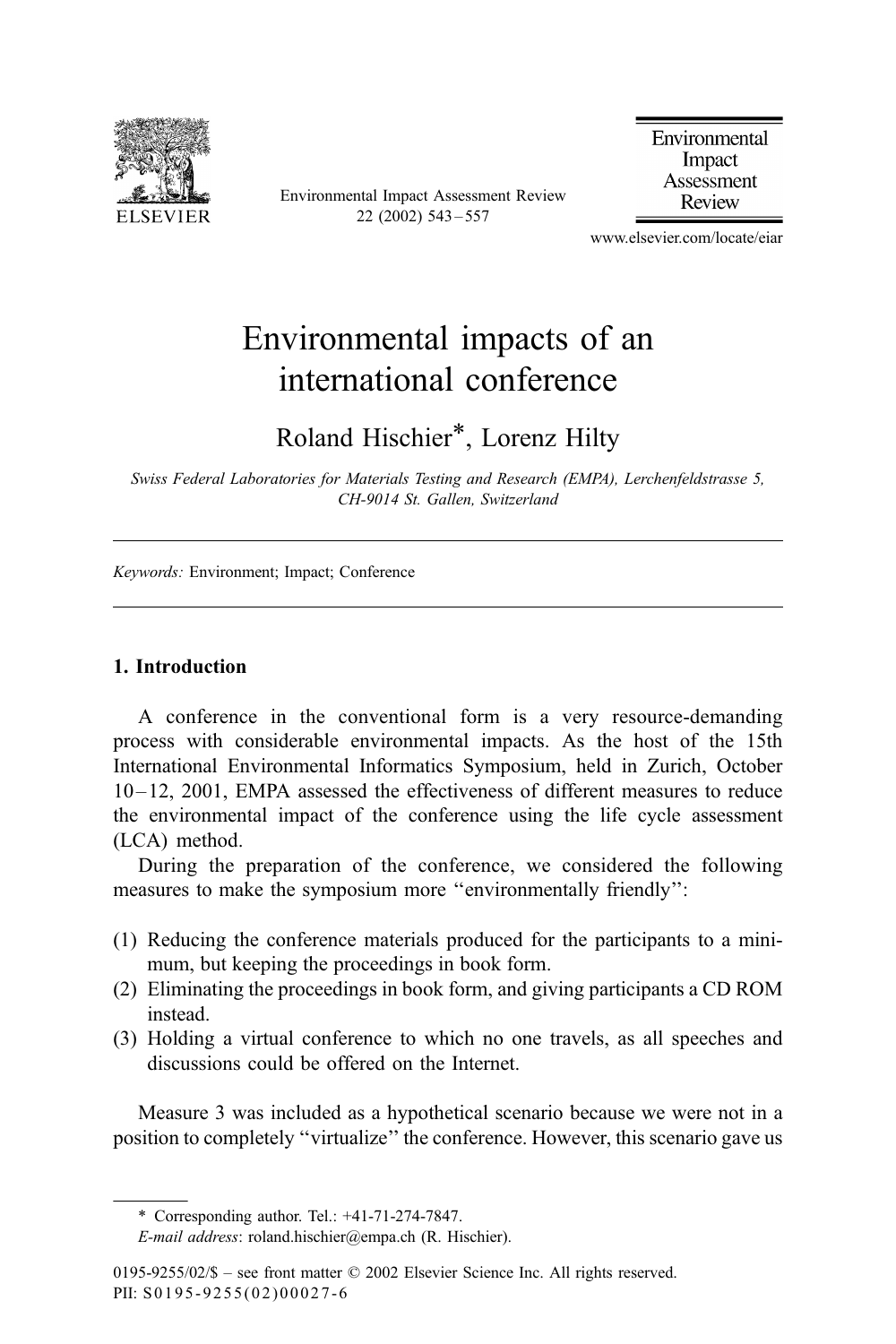<span id="page-1-0"></span>some interesting insights that could be worth considering in the organization of future conferences.

This study dealt exclusively with the direct environmental impacts caused by holding the conference, and did not deal with the—hopefully positive—indirect environmental effects that resulted from the fact that the conference promoted scientific progress and personal contacts. Of course, we are of the opinion that these indirect effects of an environmental informatics conference make a great contribution towards solving environmental problems. We want to demonstrate with this LCA study how a comparably positive effect could be had with less environmental impact.

#### 2. Goal and scope definition

The system boundaries for the LCA study were determined in such a way that all relevant aspects of the conference could be included, categorized into

- Conference organization,
- Conference materials and
- Participants' activities.



Fig. 1. System boundaries for the LCA of ''Environmental Informatics '01.''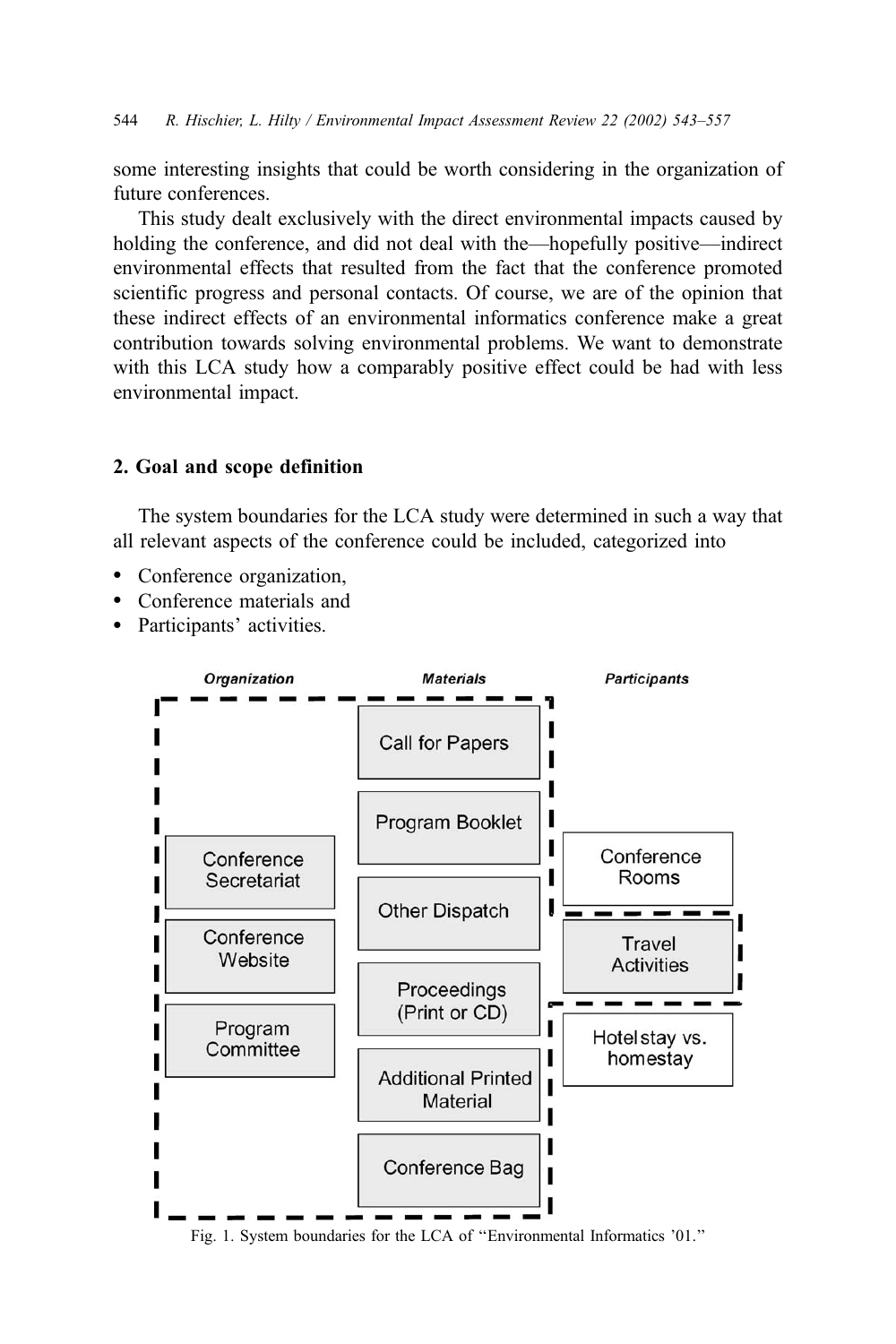<span id="page-2-0"></span>The broken line in [Fig. 1](#page-1-0) shows which aspects were covered by our evaluation (system boundary). The reason for excluding the conference rooms as well as the hotels from the system under study is due to an utter lack of data in this field. However, our results suggest that taking these aspects into account would hardly affect our principal conclusion.

Preparing and holding the 3-day conference was chosen as the functional unit. We do not assert that the various alternatives that we are investigating (according to the possible measures that we have described in the introduction

|                                            | Material                                                                                                                                                                                                                                                                                        | Production                                                                                       | Distribution                                                                                                           |
|--------------------------------------------|-------------------------------------------------------------------------------------------------------------------------------------------------------------------------------------------------------------------------------------------------------------------------------------------------|--------------------------------------------------------------------------------------------------|------------------------------------------------------------------------------------------------------------------------|
| Call for papers                            | 8.2 g recycled paper with<br>deinking; 6.0 g wood-free,<br>uncoated paper (Letter C5)                                                                                                                                                                                                           | Offset printing,<br>two colours                                                                  | 12,300 copies,<br>100 km train,<br>100 km truck, 28 t                                                                  |
| Program<br>booklet                         | 30.5 g recycled paper with<br>deinking; 8.2 g wood-free,<br>uncoated paper (Letter B5)                                                                                                                                                                                                          | Offset printing,<br>two colours                                                                  | 13,000 copies,<br>100 km train,<br>100 km truck, 28 t                                                                  |
| Other<br>dispatch                          | Authors: 30.6 g wood-free,<br>coated paper; 16.4 g<br>wood-free, uncoated<br>paper (Letter B5).<br>Participants: 10.2 g wood-free,<br>coated paper; 8.2 g wood-free,<br>uncoated paper (Letter B5).<br>Media: 20.4 g wood-free,<br>coated paper; 8.2 g wood-free,<br>uncoated paper (Letter B5) | All: Laserjet<br>printer (230 W,<br>20 pages/min)                                                | Authors: 150 copies.<br>Participants:<br>500 copies.<br>Media: 300 copies.<br>All: 100 km train,<br>100 km truck, 28 t |
| Proceedings,<br>print version              | 32.0 g cardboard $(GC)$<br>for cover; 1880 g<br>recycled paper with<br>deinking                                                                                                                                                                                                                 | Offset printing,<br>four colours<br>(cover) and<br>$b/w$ (content)                               | 1000 copies                                                                                                            |
| Proceedings,<br>CD-ROM<br>version          | 15.3 g polycarbonate,<br>coated (CD-ROM);<br>17.7 g cardboard $(GC)$<br>for packaging;<br>$501.0$ g wood-free,<br>coated paper,<br>(printing of 10 papers                                                                                                                                       | Offset printing,<br>four colours<br>(packaging)<br>Laserjet printer<br>(230 W, 20)<br>pages/min) | 1000 copies                                                                                                            |
| Additional<br>printed<br>material          | from the CD-ROM)<br>100 g wood-containing,<br>coated paper;<br>400 g wood-free,<br>coated paper                                                                                                                                                                                                 | 20% offset printing,<br>80% gravure printing                                                     |                                                                                                                        |
| Elaborate nylon<br>bookbag<br>Plain cotton | 500 g nylon 66<br>$100 \text{ g}$ cotton                                                                                                                                                                                                                                                        | Production energy:<br>22.5 MJ electricity<br>Production energy:                                  |                                                                                                                        |
| bag                                        |                                                                                                                                                                                                                                                                                                 | 2.25 MJ electricity                                                                              |                                                                                                                        |

Table 1 Characterization of conference materials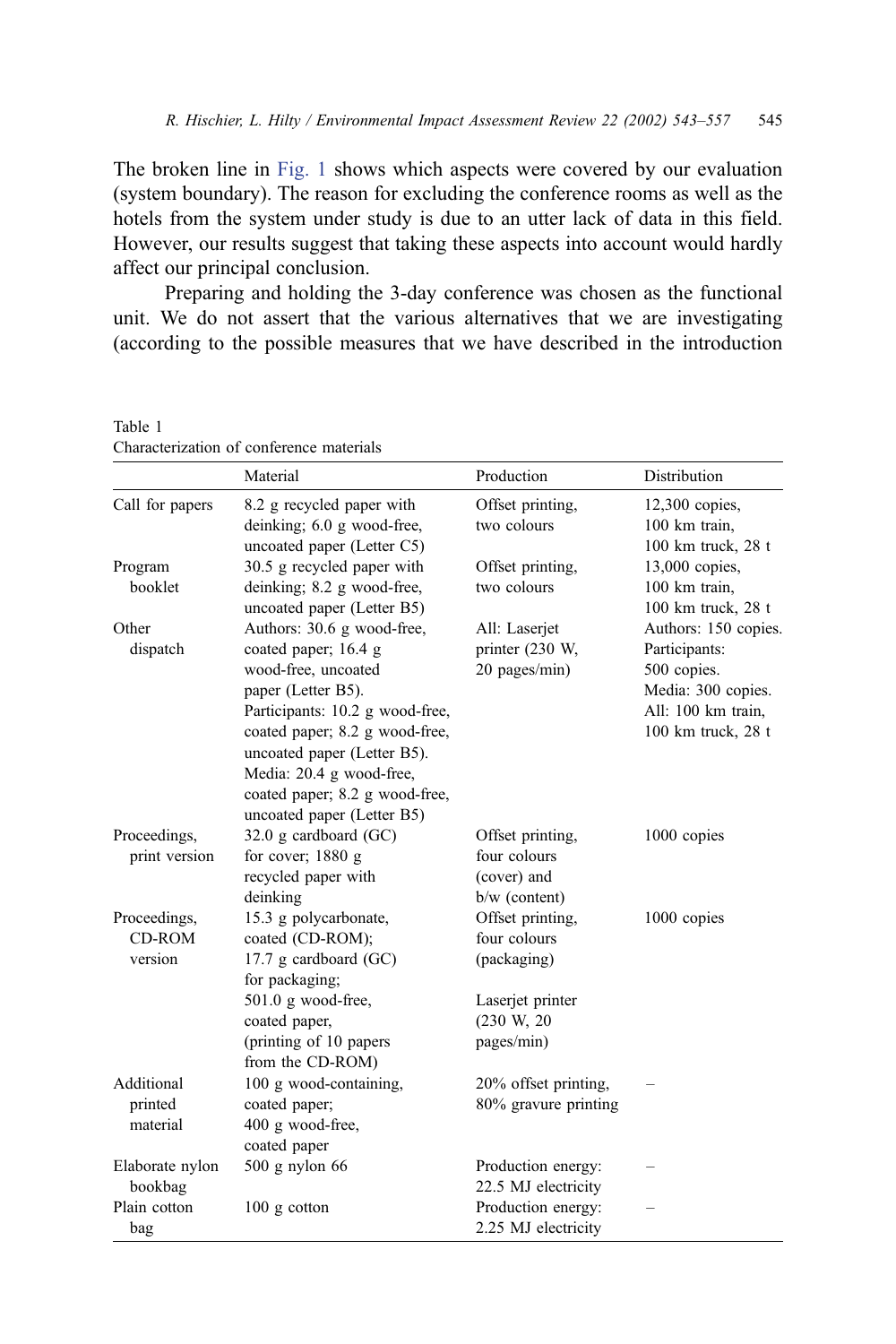|                           | Material                                                                                                                                                                                                        | Production                                                        | Power consumption           |
|---------------------------|-----------------------------------------------------------------------------------------------------------------------------------------------------------------------------------------------------------------|-------------------------------------------------------------------|-----------------------------|
| Conference<br>secretariat | None (covered by<br>the materials listed<br>in Table $1)$                                                                                                                                                       | 832 h computer work                                               | Computer: 145 W             |
|                           |                                                                                                                                                                                                                 | 416 h printer on                                                  | Printer (stand-by):<br>28 W |
| Conference<br>website     | None                                                                                                                                                                                                            | 500 h computer work                                               | Computer: 145 W             |
| Program<br>committee      | Review process: 8030<br>g wood-free, coated paper;<br>2680 g recycled paper<br>with deinking                                                                                                                    | Laserjet printer:<br>480 min<br>$(1$ abstract/min)                | Printer: 230 W              |
|                           | Meeting: $16,000$ g<br>recycled paper with deinking                                                                                                                                                             | Laserjet printer:<br>$40 \text{ min}$<br>$(20 \text{ pages/min})$ | Printer: 230 W              |
|                           | Travel: 10 persons by train,<br>average 500 km,<br>10 persons by car,<br>average 150 km<br>The program committee<br>members living at<br>greater distances to<br>the meeting place<br>did not attend physically |                                                                   |                             |

<span id="page-3-0"></span>Table 2 Characterization of organizational activities

above) be functionally equivalent. Functional equivalence is in general a difficult issue among alternatives involving the introduction of electronic media because the new media often bring disadvantages with them if one regards them as one-to-one replacements for conventional media (for instance, taking a CD as a substitute for paper, telecommunication as a substitute for direct contact). However, if one regards them as an opportunity to find new forms of communication, with which specific advantages also come into play along with the disadvantages as compared with conventional media, the bottom line can be quite positive. To draw a comparison assuming functional equivalence would then be missing the point. We are currently examining in another project what

Table 3 Characterization of the travel activities of the participants

| Mode of travel                     | By car      | By train      | By airplane    |                 |               |
|------------------------------------|-------------|---------------|----------------|-----------------|---------------|
|                                    |             |               | Short distance | Middle distance | Long distance |
| Average distance<br>(one way) (km) | 300         | 335           | 680            | 1670            | 8240          |
| No. of participants                | $17(5.5\%)$ | $182(58.6\%)$ | $62(19.9\%)$   | $29(9.3\%)$     | $18(5.8\%)$   |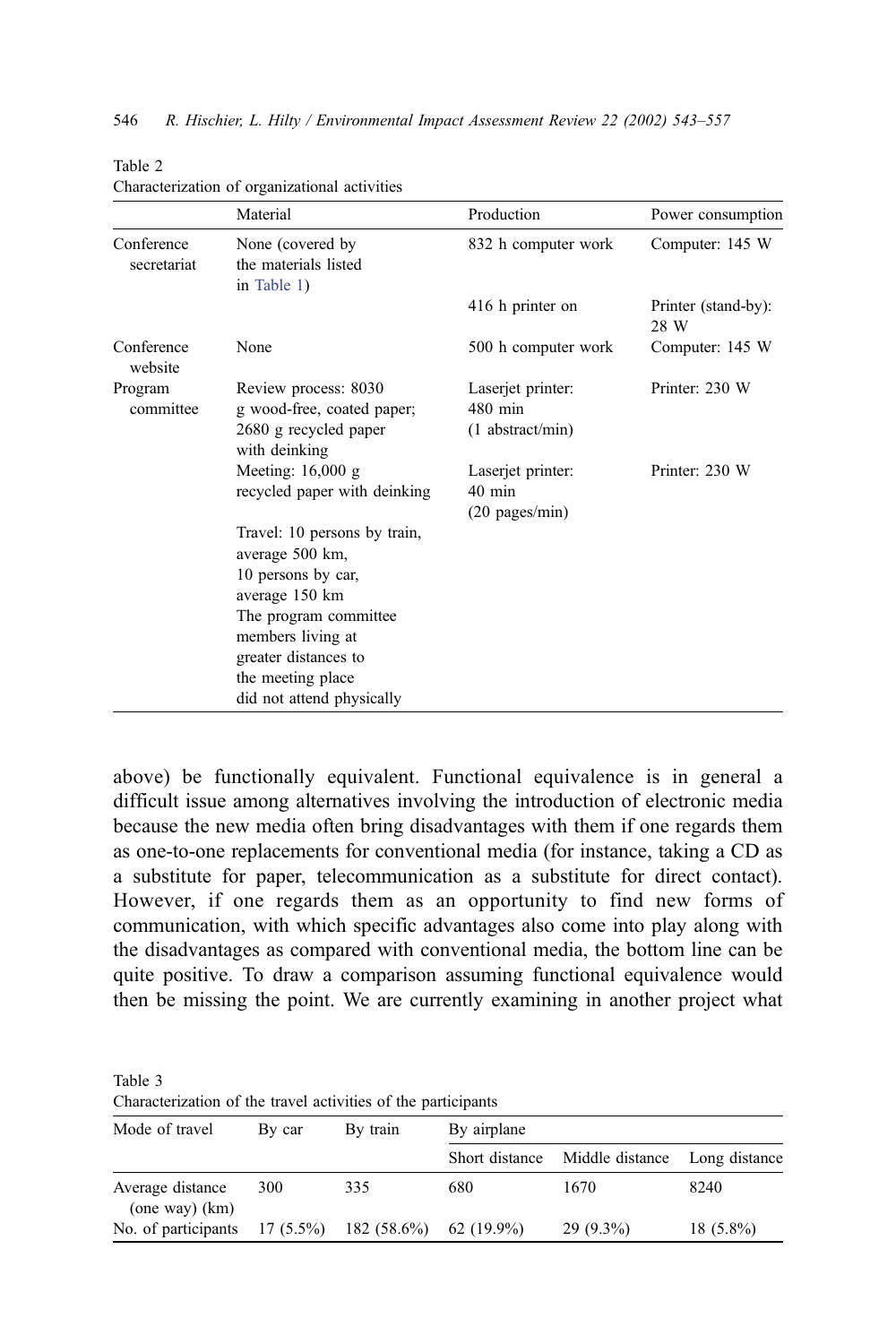|                                                                         | Energy consumption                                                                              |
|-------------------------------------------------------------------------|-------------------------------------------------------------------------------------------------|
| Participants: 1000                                                      | $(i)$ Computer: 145 W                                                                           |
| Duration of the conference: 3 days;<br>online time per participant: 5 h | $(ii)$ Server: 500 W                                                                            |
| Data transfer time per participant: 3 h                                 | (iii) Router: 0.01 W h per kByte raw<br>data, assumption 10 routers $\sim 0.1$<br>W h per kByte |
| Transfer rate: 64 kBit/s                                                | (iv) Telephone network for<br>Internet access from home:<br>confidential information            |
| No. of printed conference papers per participant: 10                    | $(v)$ Printer: 231 W                                                                            |
| Printer paper: wood-free, coated                                        |                                                                                                 |
| Average size of one conference paper: 10 pages (330 kByte)              |                                                                                                 |

#### <span id="page-4-0"></span>Table 4 Characterization of a virtual conference

consequences the fact will have for the LCA methodology that the concept of functional equivalence appears less and less adequate in the area of information technologies.

Based on facts that were known to our team as the organizers of the event and additional assumptions, the aspects shown in [Fig. 1](#page-1-0) were characterized in detail. [Tables 1 and 2](#page-2-0) show the characteristics of the various materials and organizational activities considered.

[Table 3](#page-3-0) indicates the average travelling distances based on an examination of the list of participants and the following assumptions:

- Participants living less than 300 km from Zurich: mainly travelling by train, some participants by car—airplane only exceptionally.
- Participants living between 300 and 1000 km from Zurich: 50% train/50% airplane—car only exceptionally.
- More than 1000 km from Zurich: 100% airplane.

The scenario of a virtual conference was examined as one of the alternatives. In this scenario, the organization as characterised in [Table 2](#page-3-0) remains unchanged, but not all conference materials [\(Table 1\)](#page-2-0) are taken into account (only the ''Call for Papers,'' the ''Program Brochure'' and ''Other Dispatches'' are considered). No physical travel activity occurs, but the traffic on the Internet is now considered to be relevant, as indicated in Table 4. We suppose that more participants would attend this kind of conference because it is easier to access (estimate: 1000 participants). On the other hand, the participation will probably be more selective: Who would spend three whole days sitting in front of his computer to attend a virtual conference? For this reason, we assumed an average online-time for the 3-day conference per participant of 5 h.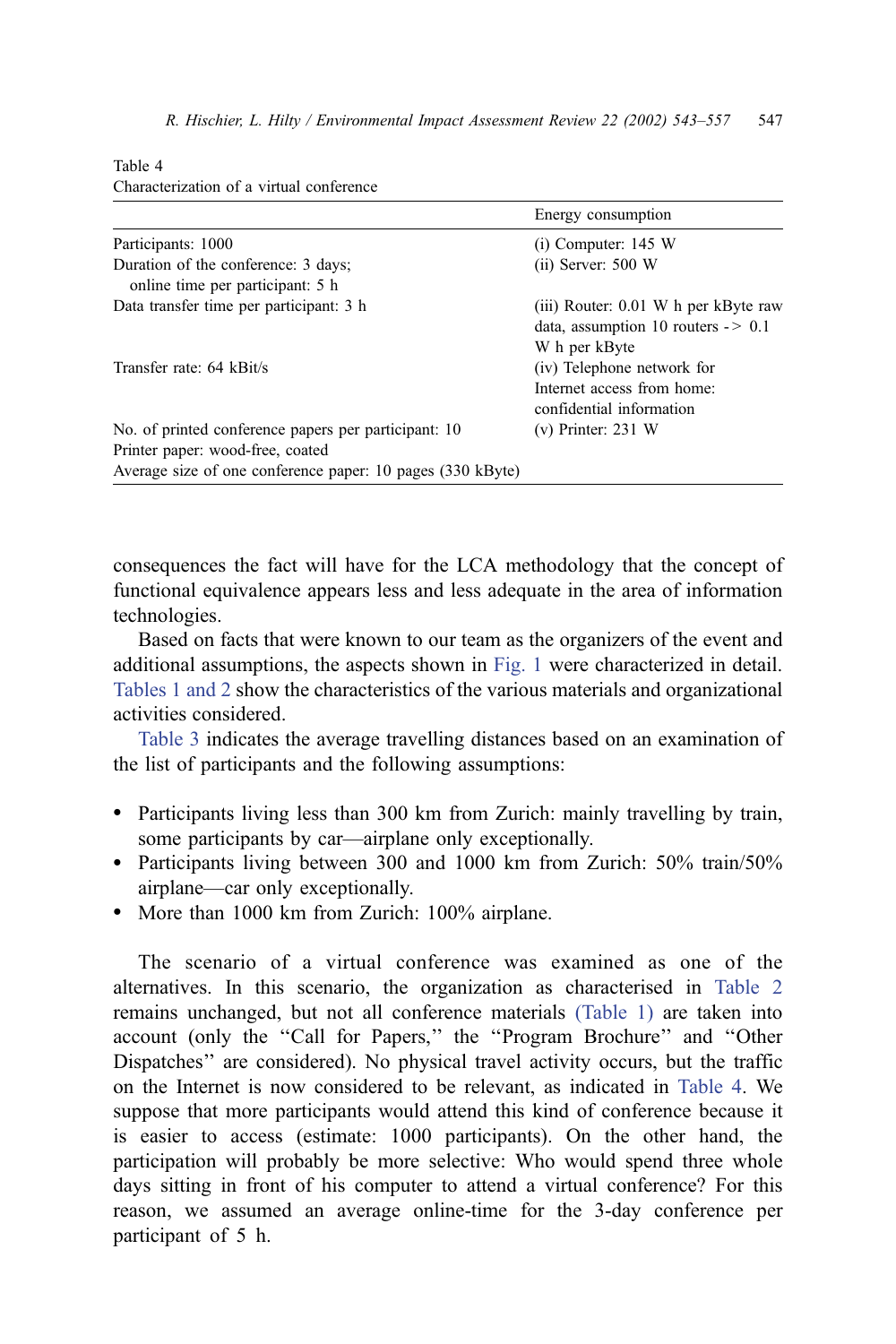## <span id="page-5-0"></span>3. Inventory analysis

For the inventory analysis, we relied on results from earlier studies [\(Reichart](#page-13-0) and Hischier, 2001; Hischier and Reichart, 2001), on standard data from the

Table 5

Overview of data sets used for inventory analysis

| Process                                      | Data source            | Time          | Remarks                       |
|----------------------------------------------|------------------------|---------------|-------------------------------|
| (i) Energy consumption                       |                        |               |                               |
| Electricity production                       | Habersatter et al.     | Early 1990s   | Data based on                 |
| (oil, gas, coal,                             | (1996)                 |               | Frischknecht et al.           |
| water, uranium)                              |                        |               | (1994, 1996)                  |
| Heat production                              | <b>IFU/ifeu</b> (1998) | Early 1990s   |                               |
| (oil, gas, coal, etc.)                       |                        |               |                               |
| Kerosene, diesel fuel, petrol                | Fritsche (1994)        | Early 1990s   | Situation in Germany          |
| Electricity consumption for                  | Estimation             | 2000          | Based on SWITCH (2000)        |
| data transfer in Internet                    |                        |               | and our own research          |
| (including Routers, etc.)                    |                        |               |                               |
| Electricity consumption of                   | Swisscom               | $1998 - 1999$ | Confidential information      |
| the telephone network                        |                        |               |                               |
| Electricity consumption of                   | Meyer and              | 1999          |                               |
| computer and printer                         | Schaltegger (1999)     |               |                               |
| Electricity consumption for                  | Estimation             |               | Based on Mila i Canals (1998) |
| production of the bag                        |                        |               | and our own research          |
|                                              |                        |               |                               |
| (ii) Devices and materials                   |                        |               |                               |
| CD-ROM                                       | Own research           | 1999          | Company-specific data         |
| Printing (Offset)                            | Reichart and           | end of 1990s  |                               |
|                                              | Hischier (2001)        |               |                               |
| Recycled paper with deinking                 | Haberstatter           | $1993 - 1995$ | One Swiss company             |
|                                              | et al. (1996)          |               |                               |
| Recycled paper without deinking Haberstatter |                        | $1993 - 1995$ | One Swiss company             |
|                                              | et al. (1996)          |               |                               |
| Paper (wood-free, coated)                    | Haberstatter           | $1993 - 1995$ | One Swiss company             |
|                                              | et al. (1996)          |               |                               |
| Paper (wood-free, uncoated)                  | Haberstatter           | $1993 - 1995$ | Two Swiss companies           |
|                                              | et al. (1996)          |               |                               |
| Paper (wood-containing, coated)              | Haberstatter           | $1993 - 1995$ | One Swiss company             |
|                                              | et al. (1996)          |               |                               |
| Newsprint paper                              | Haberstatter           | $1993 - 1995$ | One Swiss company             |
|                                              | et al. (1996)          |               |                               |
| Cardboard                                    | Haberstatter           | $1993 - 1995$ | eight companies in            |
|                                              | et al. (1996)          |               | D, GB, S, SF                  |
| Cotton                                       | <b>IFU/ifeu</b> (1998) | Early 1980s   | Global average                |
| Nylon                                        | <b>IFU/ifeu</b> (1998) | Early 1990s   | European average,             |
|                                              |                        |               | based on APME (1997)          |
|                                              |                        |               |                               |
| (ix) Transport of persons                    |                        |               |                               |
| By car                                       | IFU/ifeu $(1998)$      | Mid 1990s     | Situation in Germany          |
| By train                                     | IFU/ifeu (1998)        | Mid 1990s     | Situation in Germany          |
| By aircraft                                  | Lufthansa (1996)       | 1995          |                               |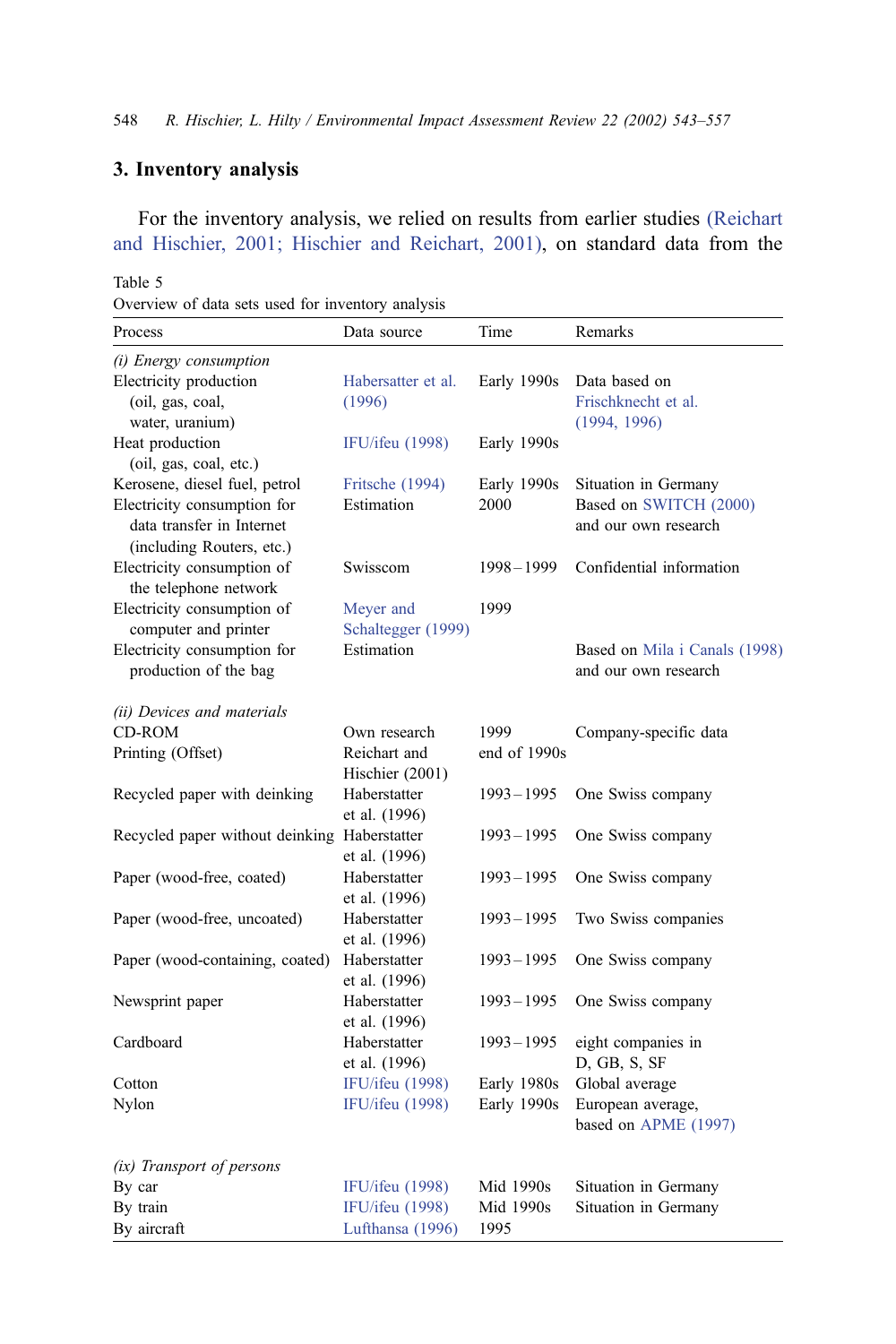umberto database [\(IFU/ifeu, 1998\)](#page-13-0) as well as from other European studies. [Table](#page-5-0) 5 gives an overview of the data sets used for this study.

#### 4. Impact assessment

The following evaluation methods were applied in this study.

- Eco-Indicator '99 [\(Goedkoop and Spriensma, 2000\):](#page-13-0) A so-called fully aggregating method based on scientific facts as far as possible. The results are presented in ''Eco-Indicator points.''
- The Swiss method based on the concept of ecological scarcity [\(Brand et al.,](#page-13-0) 1998): This method has been widely used in Switzerland since the beginning of the 1990's and was updated in 1997. It is a fully aggregating method like Eco-Indicator '99 and is based on political targets. The results are presented as ''Eco points (UBP '97).''

Because aggregated impact factors are difficult to comprehend, we included the total amount of emitted  $CO<sub>2</sub>$  as a third method of reducing the results to one single indicator. This means, of course, that other impact factors are neglected in this case.

The sensitivity analysis with respect to the three methods (Eco-Indicator '99, Eco points (UBP '97) and "just  $CO<sub>2</sub>$ ") showed no significant difference in the decision-relevant aspects of the results (relative impact of the alternatives that are compared). We, therefore, consider our results to be quite robust with respect to the aggregation method used, and will focus on the results from Eco-Indicator '99 in the following section.

#### 5. Results and interpretation

The organizer of a conference can—first of all—influence the amount and kind of materials (e.g. printed matter) produced for organizing and holding the conference. We assumed that distributing a printed call for papers (besides e-mail distribution) as well as a printed program brochure is still inevitable in order to motivate enough people to submit papers to the conference and to participate. However, it is possible to reduce the additional printed material usually handed out to conference participants (city maps, notepads, all kind of booklets, as well as the bag holding all the conference materials) to a minimum. [Fig. 2](#page-7-0) shows the results expressed as eco-indicator points (EIP)—for the printed matters used before and during the event, as well as an elaborate nylon book bag, as is common at many conferences.

The results in [Fig. 2](#page-7-0) are dominated by the elaborate nylon bag and the printed version of the proceedings—on our conference actually a two volume book with about 1000 pages [\(Hilty and Gilgen, 2001\).](#page-13-0) We examined alternatives for both of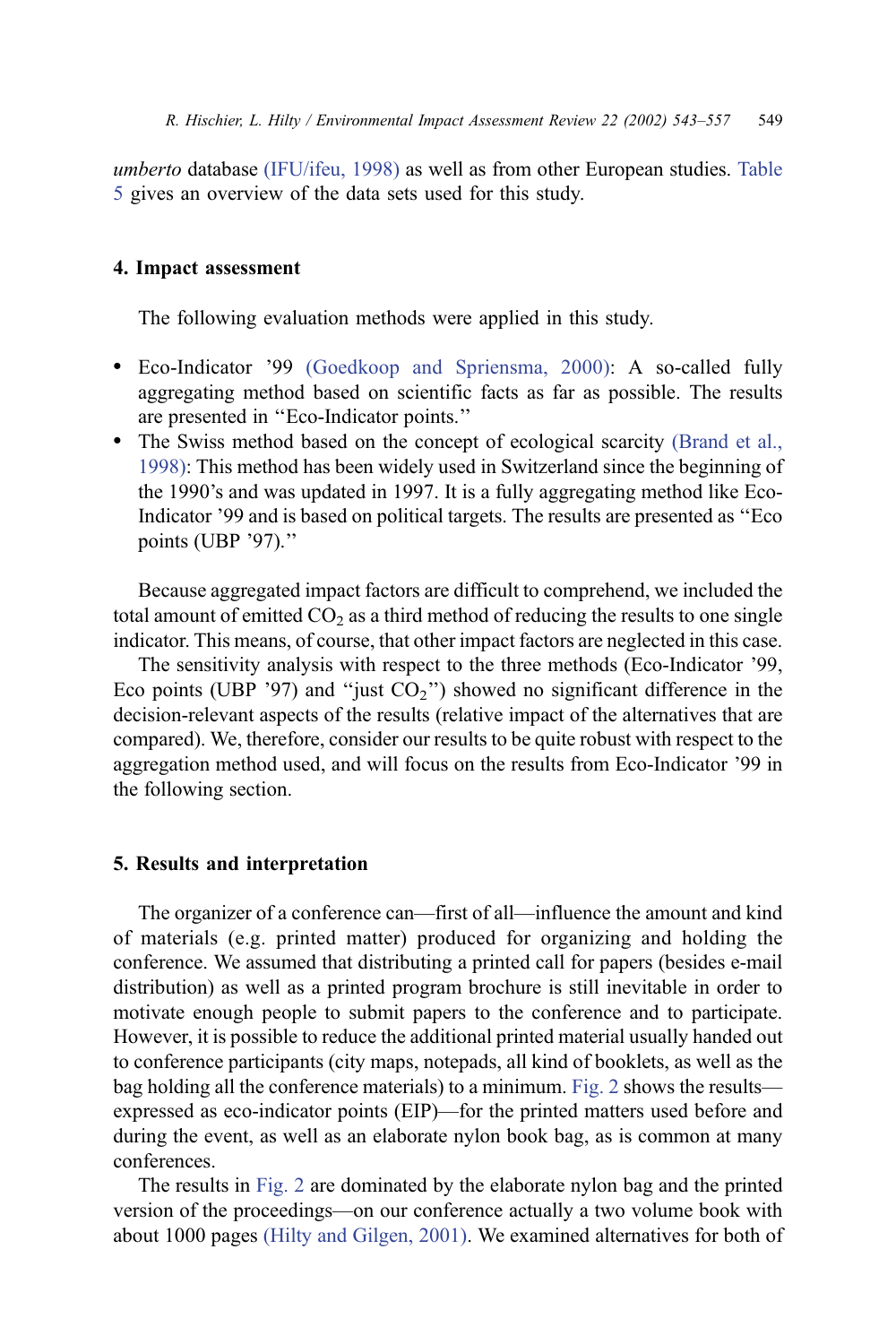<span id="page-7-0"></span>

Fig. 2. Environmental impact (expressed in eco-indicator points) of the different materials used for the conference.

them: A plain cotton bag was compared to the nylon book bag, and a CD ROM version of the proceedings was compared to the proceedings in book form. We assumed that each CD owner will print out about 10% of the content, which means about 10 conference full papers with a total of 100 pages.

The results are shown in Fig. 3. Replacing the elaborate nylon bag by a simple cotton bag will lead to an obvious reduction of the environmental load. Therefore, we decided to use just a plain cotton bag on our conference. Furthermore, we abstained from producing a specific bag for the conference (i.e. printing the conference title and date on it), which enables it to be reused for other purposes.



Fig. 3. Environmental impact (expressed in eco-indicator points, EIP) of the alternatives concerning proceedings and conference bag compared with the base case.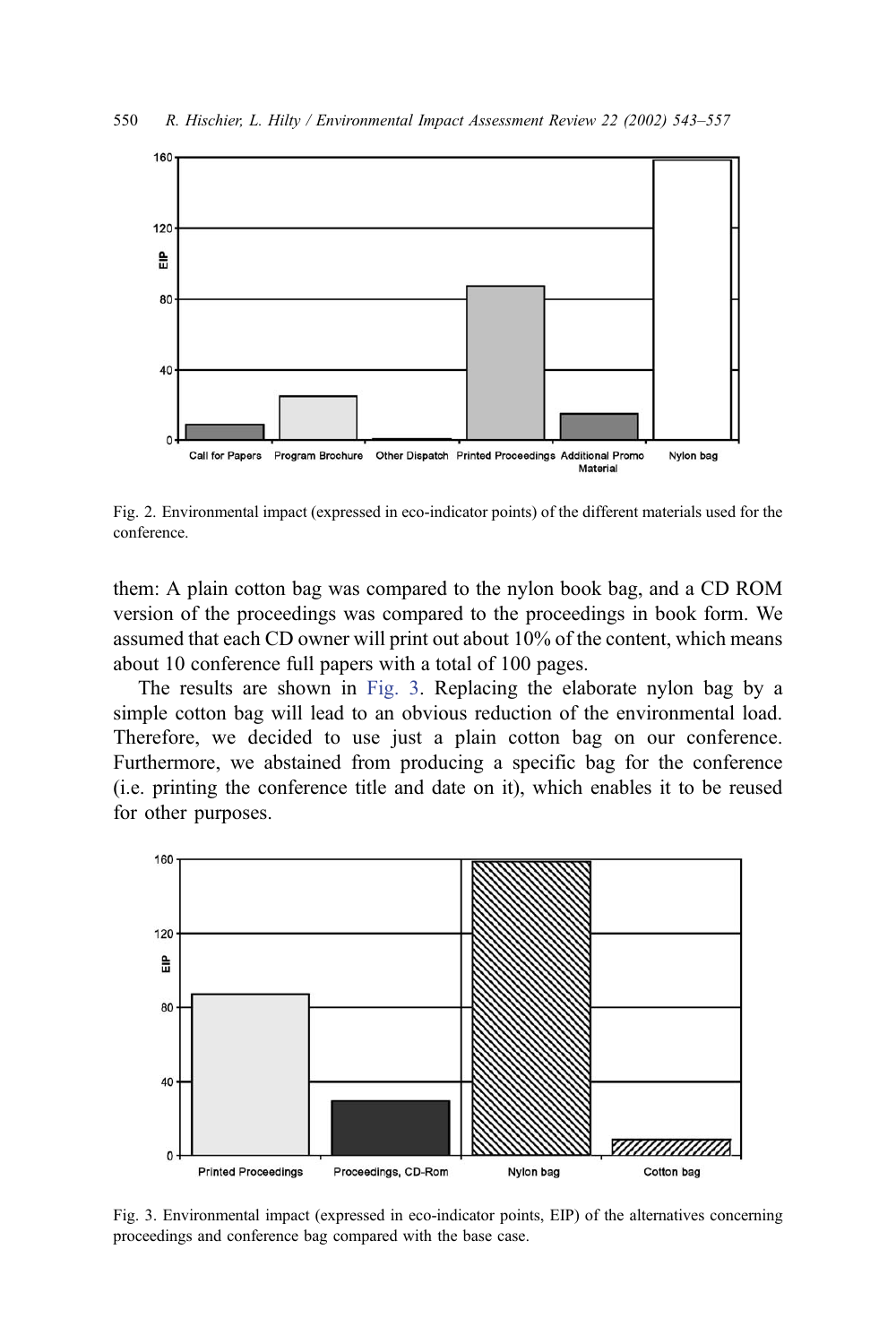<span id="page-8-0"></span>As [Fig. 3](#page-7-0) shows that replacing the printed proceedings by a CD ROM would also result in a significant reduction of the environmental load. However, we decided to keep the printed version due to several reasons. One reason is that proceedings on CD would have a completely different character. Normally, participants can consult the printed version to help them decide which lectures to attend and even take handwritten notes on the same page. CD proceedings would be hard to browse through during the event without additional equipment.

A compromise for the future could be to print a book containing only the abstracts (as is common at many conferences) instead of the full papers and to edit a CD containing the full papers (even updated versions) after the conference. The abstract volume would have only about 1/8 of the size compared to the current form of the proceedings of this conference series. However, this alternative would imply that the proceedings would no longer be sold in bookshops, and that a book series that has been edited since 1994 would be discontinued. Furthermore, if we assume that the average CD ROM owner would print out 20 –30% of its content, the full content can be printed in book form at the cost of roughly the same environmental load.

As Fig. 4 shows, when we look at the environmental impact caused by participants' travel, the discussion about the conference materials appears insignificant in comparison. The travel activities of the participants account for 96.3% of the total environmental load of the conference, the remaining 3.6% including, among other things, the full paper proceedings in book form and a simple cotton bag.



Fig. 4. Environmental impact (expressed in eco-indicator points, EIP) of the materials compared with the organization and the participants' travel activities.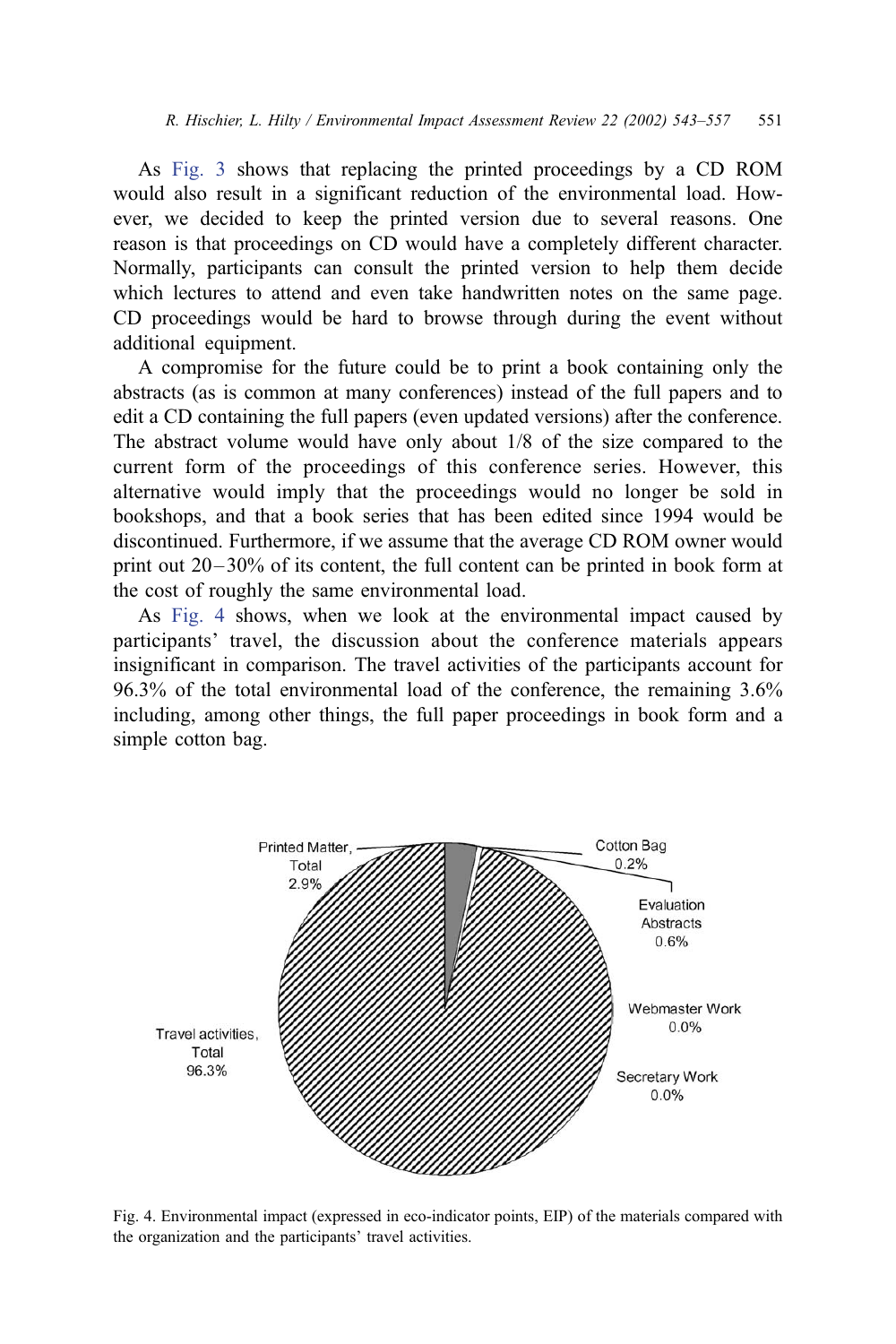Table 6

Damage assessment (expressed in eco-indicator points, EIP) of the materials compared with the organization and the participants' travel activities

|                             | Eco-Indicator '99 | Damage due to $(\frac{6}{6})$ : |   |                   |              |
|-----------------------------|-------------------|---------------------------------|---|-------------------|--------------|
|                             |                   | Mineral and<br>fossil resources |   | Ecosystem quality | Human health |
| Printed matter, total       | 136.5             | 42                              | Q | 50                |              |
| Cotton bag                  | 8.4               | 45                              |   | 49                |              |
| <b>Evaluation</b> abstracts | 27.5              | 58                              | 6 | 35                |              |
| Webmaster work              | 0.3               | 38                              |   | 55                |              |
| Secretary work              | 0.5               | 38                              |   | 55                |              |
| Travel activities, total    | 4476.6            | 75                              | 4 | 21                |              |
| Total                       | 4649.8            | 74                              |   | 22                |              |

Table 6 shows the amounts of each of the different types of damage types as percentages of the total eco-indicator result for all the materials and activities mentioned in [Fig. 4](#page-8-0) above.

As apparent in Table 6, the percentages of damage to ecosystem quality are in all cases negligible. In the case of travel activities, the damage to resources is responsible for 75% of the total eco-indicator result, while for the different types of materials and activities, the resources are responsible for around 40% and the damage to human health is responsible for around 50% of the total eco-indicator. As travel is the only significant item in the system examined, the whole system has a distribution very similar to that of the travel activities.

The results for travel are based on an analysis of the list of participants attending the Zurich conference. Fig. 5 shows the ratio of the different mode of transportation: 6% of the participants are responsible for almost 60% of the environmental load of the travel activities due to their long distance flights.



Fig. 5. Environmental impact (expressed in eco-indicator points EIP) of the participants' travel activities split into different modes of travel.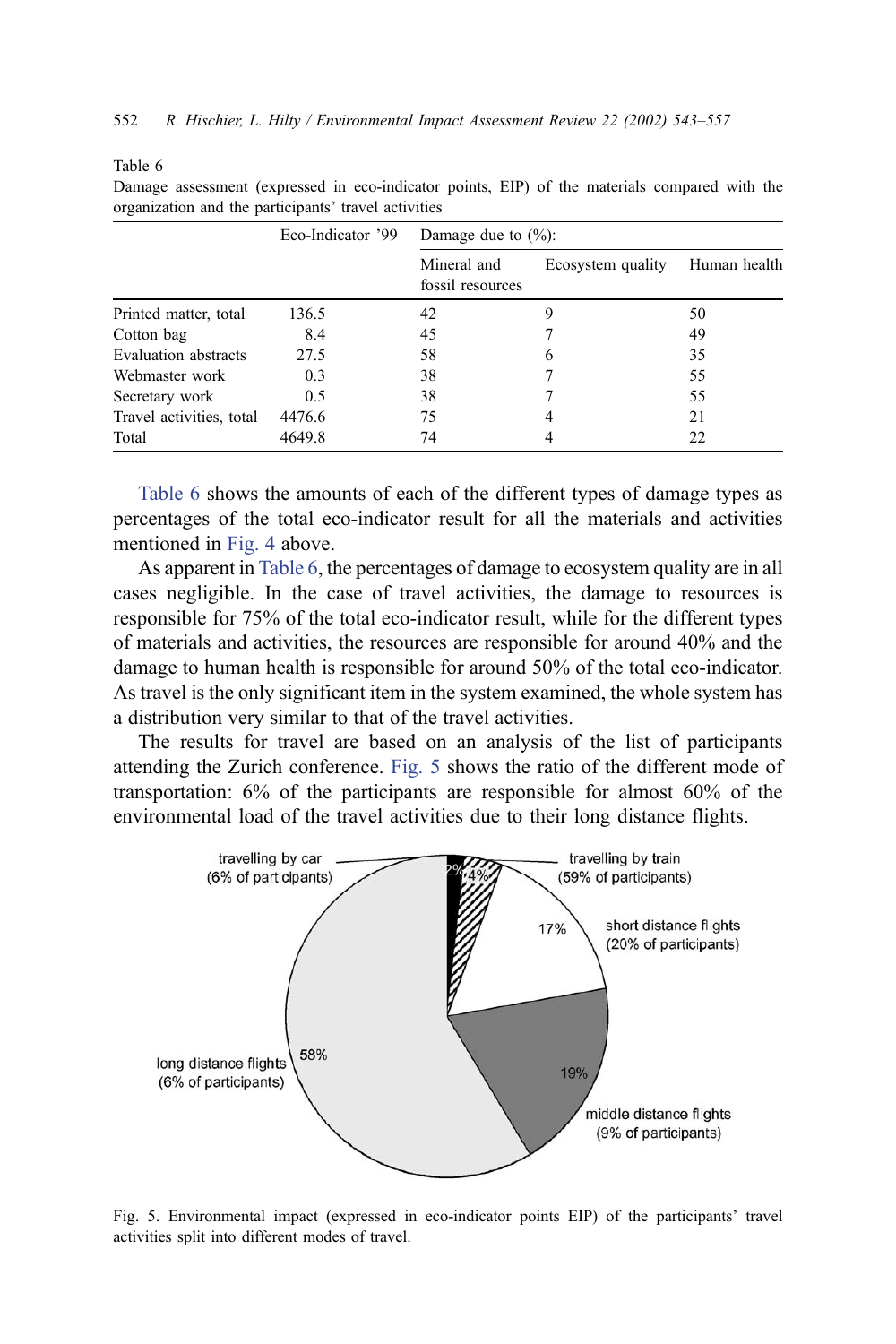Table 7

Detailed results (CED = cumulative energy demand; kg carbon dioxide, Ecopoints '97 and Eco-Indicator '99) of the materials compared with the organization and the participants' travel activities

| Step                     | CED (MJ)  | $CO2$ (kg) | Ecopoints '97<br>(points) | Eco-Indicator '99<br>(points) |
|--------------------------|-----------|------------|---------------------------|-------------------------------|
| Printed matter, total    | 147,671.8 | 1760.3     | 2786,600.8                | 136.5                         |
| Cotton bag               | 28,129.4  | 202.4      | 160,285.1                 | 8.4                           |
| Evaluation abstracts     | 59,536.4  | 478.7      | 353,537.6                 | 27.5                          |
| Webmaster work           | 1061.8    | 7.2        | 5485.0                    | 0.3                           |
| Secretary work           | 1937.3    | 13.1       | 10,008.3                  | 0.5                           |
| <b>Travel</b> activities |           |            |                           |                               |
| By car                   | 14,773.0  | 1066.3     | 737,084.9                 | 68.7                          |
| By train                 | 117,160.9 | 4049.3     | 3,319,172.4               | 184.8                         |
| By airplane (short)      | 162,790.0 | 12,334.9   | 7,192,584.1               | 743.6                         |
| By airplane (mid)        | 186,840.0 | 14,157.0   | 8,255,100.7               | 853.4                         |
| By airplane (long)       | 574,800.0 | 43.563.9   | 25,402,599.6              | 2626.1                        |

Travelling by train, on the other hand, is less harmful to the environment: 60% of the participants who came by train are responsible for only 4% of the environmental impact caused by travel to the 15th International Environmental Informatics Symposium.

Minimizing air travel is, thus, the only way to reduce the environmental load of a conference significantly.

As apparent in Table 7, one alternative that would avoid the travel activities almost completely is a virtual conference, where all presentations and discussions are offered via the Internet. Fig. 6 shows how this would change the picture. Obviously, this type of meeting would result in a huge reduction of the total



Fig. 6. Environmental impact (expressed in eco-indicator points, EIP) of the conference held in Zurich compared to a virtual conference.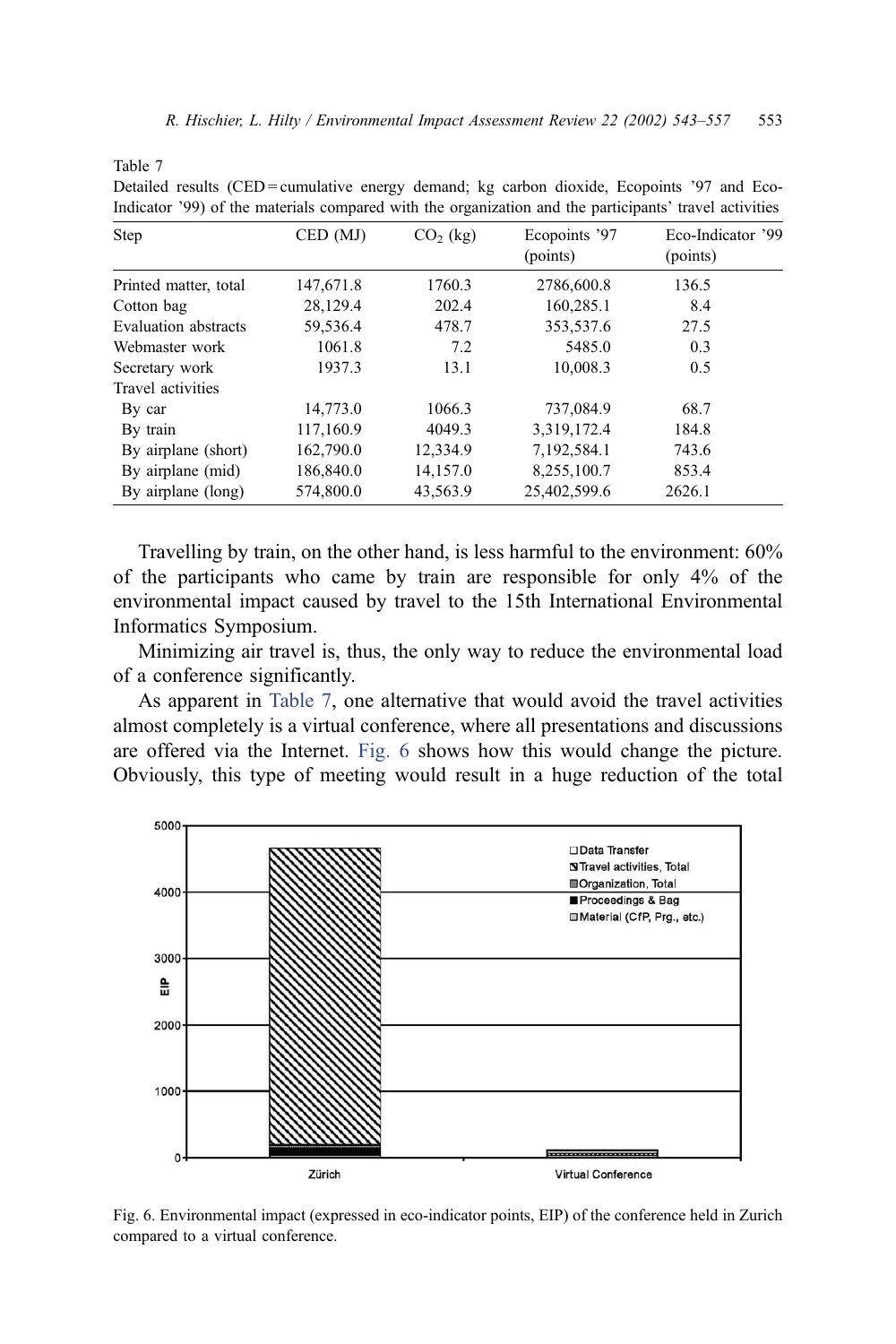<span id="page-11-0"></span>

Fig. 7. Environmental impact (expressed in eco-indicator points, EIP) of a centralized conference in Zurich compared to a decentralized conference in Zurich, Dallas and Tokyo simultaneously.

environmental impact, even if we assume that more people would participate and that all of them would print out relevant parts of the proceedings (for more details see [Table 4](#page-4-0) above).

On the other hand, one important function of a conference is to make direct personal contact with other participants possible—something that modern information technology has not yet been able to replace.

Taking this into account, a third alternative comes to mind which might deserve consideration in the future: a decentralized conference which takes place



Fig. 8. Environmental impact (expressed as kilograms of  $CO<sub>2</sub>$  emitted) of the conference held in Zurich compared to a decentralized conference in Zurich, Dallas and Tokyo simultaneously, and to a completely virtual conference.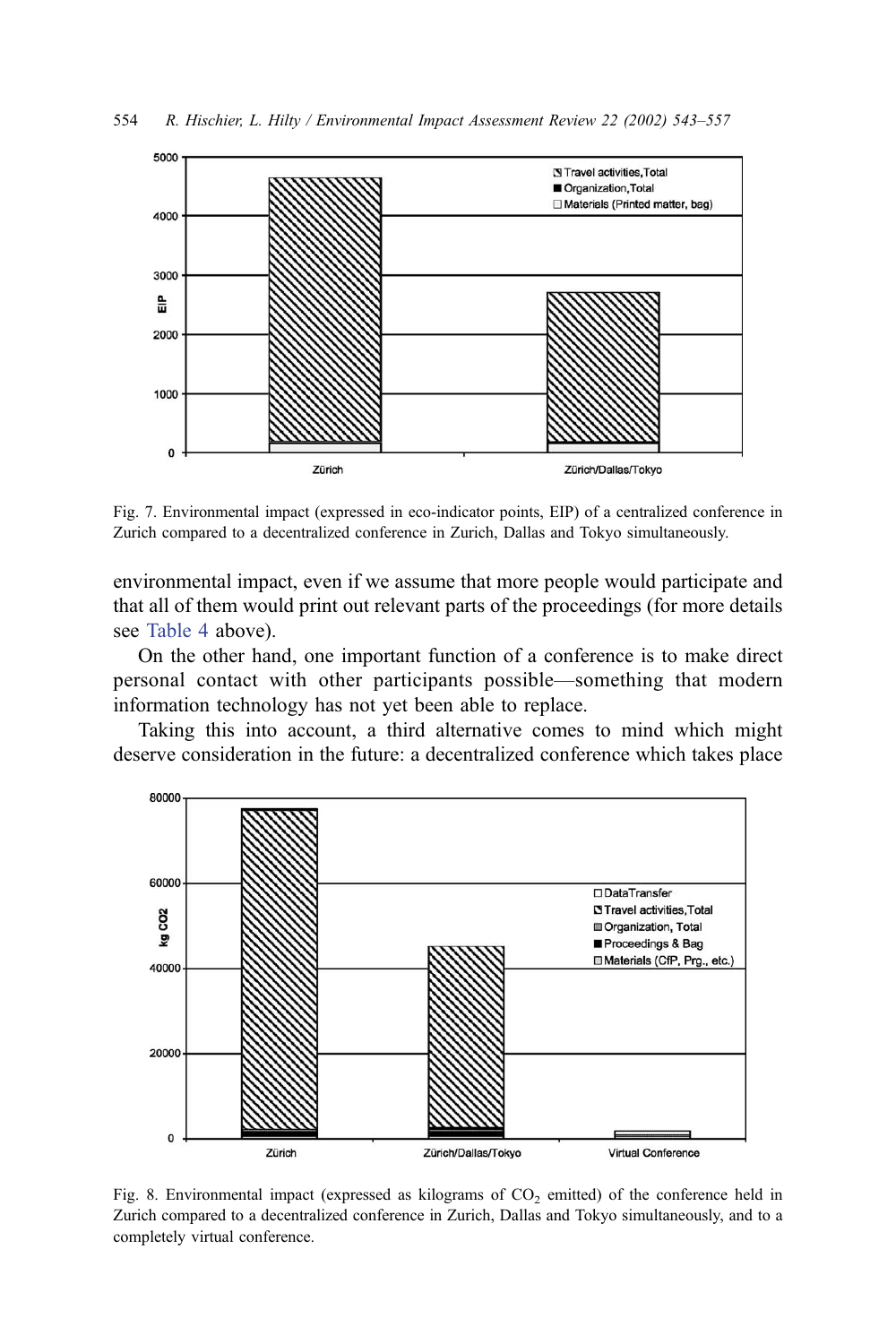at several locations that can be reached with much less air travel, which are connected to one another live by suitable telecommunication facilities. Then the experience of direct contact to a smaller group would be available, and a global dialog would still be possible. [Fig. 7](#page-11-0) shows the results for this scenario (assuming the same geographic distribution of the participants).

We emphasize once again that we are not presupposing the functional equivalence of these alternatives. Instead, it is a question of different forms of communication in the scientific community, which have their specific advantages and disadvantages. In case these new forms (including the completely virtualized conference) become part of our culture, though, it would be interesting to know how their direct environmental impacts would roughly relate to one another.

The right bar shows the environmental load that would result from a conference taking place simultaneously in Zurich (for European and African participants), in Dallas (for American participants) and in Tokyo (for Asian participants). Under the assumption that the audience would be the same, the environmental load attributable to travel activities is more or less halved, while the rest of the is constant. Of course, it is more plausible that this form of conference would attract more people from the American and the Asian area than the Zurich conference because it could be accessed more easily. This would result in an increase of the absolute environmental load caused by the conference, while the environmental load per capita should remain roughly the same. This would be a typical example of the so-called rebound effect.

As mentioned in Chapter 4, the sensitivity analysis with respect to impact assessment methods (Eco-Indicator '99, Ecological Scarcity,  $CO<sub>2</sub>$  only) resulted in very low sensitivity. This can be explained by the fact that, according to our analysis, the ecologically critical factor in holding an international conference is travel-related energy use, and that fossil fuels (as well as the resulting atmospheric emissions) are the dominating energy carrier in travel.

For the purpose of illustration, we present the absolute  $CO<sub>2</sub>$  emission values for the three types of conference considered [\(Fig. 8\).](#page-11-0)

#### 6. Conclusions

The environmental impact of an international conference such as ''Environmental Informatics 2001'' is clearly dominated by the travel activities of the participants. Among travel activities, the long-range flights are the dominant element. Minimizing air travel is, thus, the only way to attain a significant reduction in environmental impact. On the other hand, a conference has the important function of making personal contact with other participants possible something that modern technology has not been able to replace thus far. This should be taken into account, as should the indirect ecological benefits of an environmental conference, which will hopefully contribute to a reduction of environmental impacts by means of scientific progress.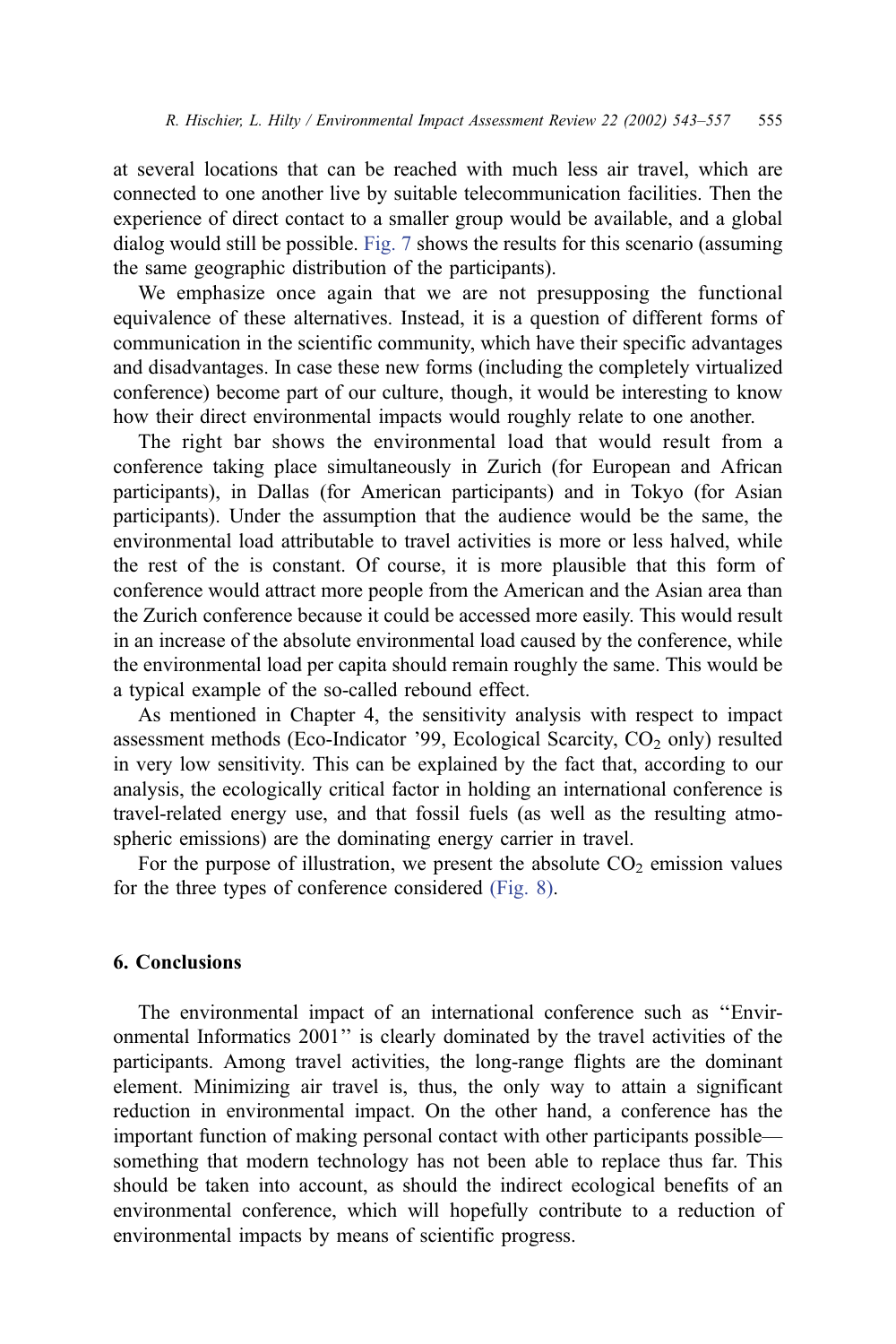#### <span id="page-13-0"></span>Acknowledgments

We would like to acknowledge our colleague Rainer Zah and all other members of the ''Sustainable Information Technology'' unit of EMPA for the fruitful discussions in establishing the LCA. Thomas Ruddy from the University of Applied Sciences Northwestern Switzerland improved the paper considerably by his comments and corrections.

#### References

- Association of Plastics Manufacturers in Europe (APME). Eco-profiles of the European plastics industry—report 15: Nylon 66. Brussels, Belgium, 1997.
- Brand G, Braunschweig A, Scheidegger A, Schwank O. Bewertung in Ökobilanzen mit der Methode der ökologischen Knappheit—Ökofaktoren 1997. In: Environmental Series, vol. 297. Bern, Switzerland: BUWAL, 1998, p. 107.
- Frischknecht R, Hofstetter P, Knoepfel I, Dones R, Zollinger E. Ökoinventare für energiesysteme: ESU-Reihe 1/94. Switzerland: Zürich/Villigen, 1994 (in German).
- Frischknecht R, Bollens U, Bosshart S, Ciot M, Ciseri L, Doka G, Dones R, Gantner U, Hischier R, Martin A. Ökoinventare für energiesysteme. 3rd ed. Switzerland: Zürich/Villigen, 1996 (in German).
- Fritsche U. Gesamt-Emissions-Modell Integrierter Systeme (GEMIS), Version 2.1: Aktualisierter und erweiterter Endbericht. Darmstadt, 1994, in German.
- Goedkoop M, Spriensma R. The Eco-Indicator 99—a damage oriented method for life cycle impact assessment, methodology report. Download from: [http://www.pre.nl,]( http:\\www.pre.nl ) 2000.
- Haberstatter K, Fecker I, Dall'Acqua S, Fawer M, Fallscheer F, Förster R, Maillefer C, Ménard M, Reusser L, Som C, Stahel U, Zimmermann P. Life cycle inventories for packagings. Environmental Series No. 250, vols. I and II. Bern, Switzerland: Swiss Agency for the Environment, Forest and Landscape (BUWAL), 1996, p. 584.
- Hilty LM, Gilgen PW, editors. Sustainability in the information society, 15th International Symposium Informatics for Environmental Protection, Zurich 2001. Marburg: Metropolis, 2001, p. 1035
- Hischier R, Reichart I. Environmental impact: a comparison between print and electronic media. In: KCL, editor. ECOPAPERTECH Proceedings, Jyvaskyla, Finland; Espoo, Finland: Keskuslaboratorio, 2001, p. 397 - 406.
- Institut für Umweltinformatik (ifu). Institut für Energie und Umweltforschung (ifeu). Umberto ein interaktives Programm zur Erstellung von Ökobilanzen auf der Basis von Stoffstromnetzen, Version 3.0. Hamburg/Heidelberg, Germany, 1998, in German.
- Lufthansa. Umweltbericht 1995/1996. Frankfurt, Germany, 1996.
- Meyer, Schaltegger AG. Bestimmung des Energieverbrauchs von Unterhaltungselektronikgeräten, Bürogeräten und Automaten in der Schweiz. Im Aufrag des Bundesamts für Energie. Bern, Switzerland, 1999, in German.
- Mila i Canals L, Domenech X, Rieradevall J, Fullana P, Puig R. Application of life cycle assessment to footwear. Int. J. LCA 1998;3(4):203 – 8.
- Reichart I, Hischier R. Ökobilanz Medienkonsum Vergleich der Umweltbelastungen bei Benutzung elektronischer und gedruckter Medien; EMPA-Bericht No. 253, Mai, 2001, in German.
- SWITCH. Datenverkehr und Servertypen. Online Document from [http://www.switch.ch/ lan/stat/]( http:\\www.switch.ch\ lan\stat\multicast\ ) multicast/, 2000.